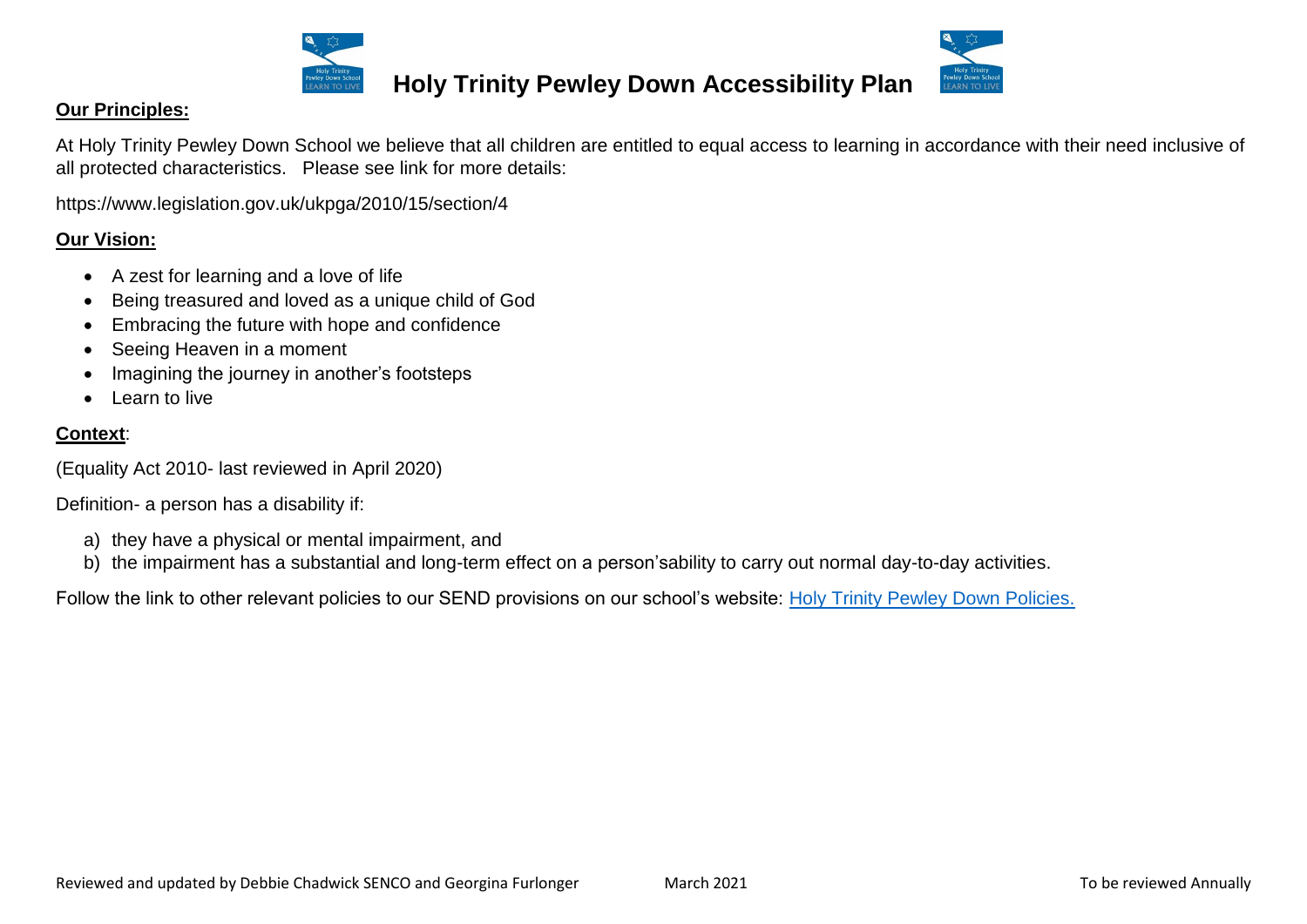



This plan seeks to address the statutory requirements of the Equality Act 2010 (which replaces the Disability Discrimination Act 1995, Sex Discrimination Act) and to further the aims of our Vision, in the following ways: continuing to improve all aspects of the curriculum, the physical environment of the school site, other resources and information so that all pupils with a disability and stakeholders can take full advantage of the education and associated opportunities provided by the school.

1. We are committed to providing an accessible environment which values and Includes all pupils, staff, parents/carers and visitors regardless of their education, physical, sensory, social, spiritual, emotional and cultural needs. We are committed to building positive attitudes towards disability and accessibility and to developing a culture of awareness, acceptance and inclusion.

2. Holy Trinity Pewley Down plans, over time, to ensure the accessibility of provision for all pupils, staff and visitors to the school.

3. An Accessibility Plan will be drawn up to cover a three-year period. This plan will be updated annually.

4. The Accessibility Plan will lay out the school's actions and plans to:

- Improve access to the physical environment of the school, adding specialist facilities where necessary. This includes reasonable adjustments to the physical environment of the school and physical aids which enable access to all aspects of education and school life.
- Increase access to the curriculum for pupils with a disability. This includes rethinking use of technology and activities as well as making reasonable adjustments to the curriculum. It also covers the wider curriculum including after-school clubs, school trips or leisure and cultural activities. It also covers the provision of specialist aids and equipment, which may assist these pupils in accessing the curriculum.
- It may also be necessary to improve and make reasonable adjustments to any written information to pupils, staff, parents/carers and visitors. Examples of such written information might include worksheets, timetables, textbooks and communication with home including the school's weekly newsletter and Just to Let You Knows.

5. The Action Plan for physical accessibility relates to the Access Audit of the School, which is undertaken regularly. It may not be feasible to undertake some of the works during the life of this Accessibility Plan, as such, some targets will roll over onto the next plan.

The Accessibility plan will be reviewed and revised annually by the SLT, Governing Body and Reference Group. The review will use the school provision mapping system, children's individual access plans that are encompassed in EHCPs, data monitoring information and the priorities in the School Development Plan. The Accessibility plan will be available to all children, staff, governors and parents/carers to contribute to the review process at any time. The Accessibility plan will be published on the school website and can be available as a paper copy from the school office.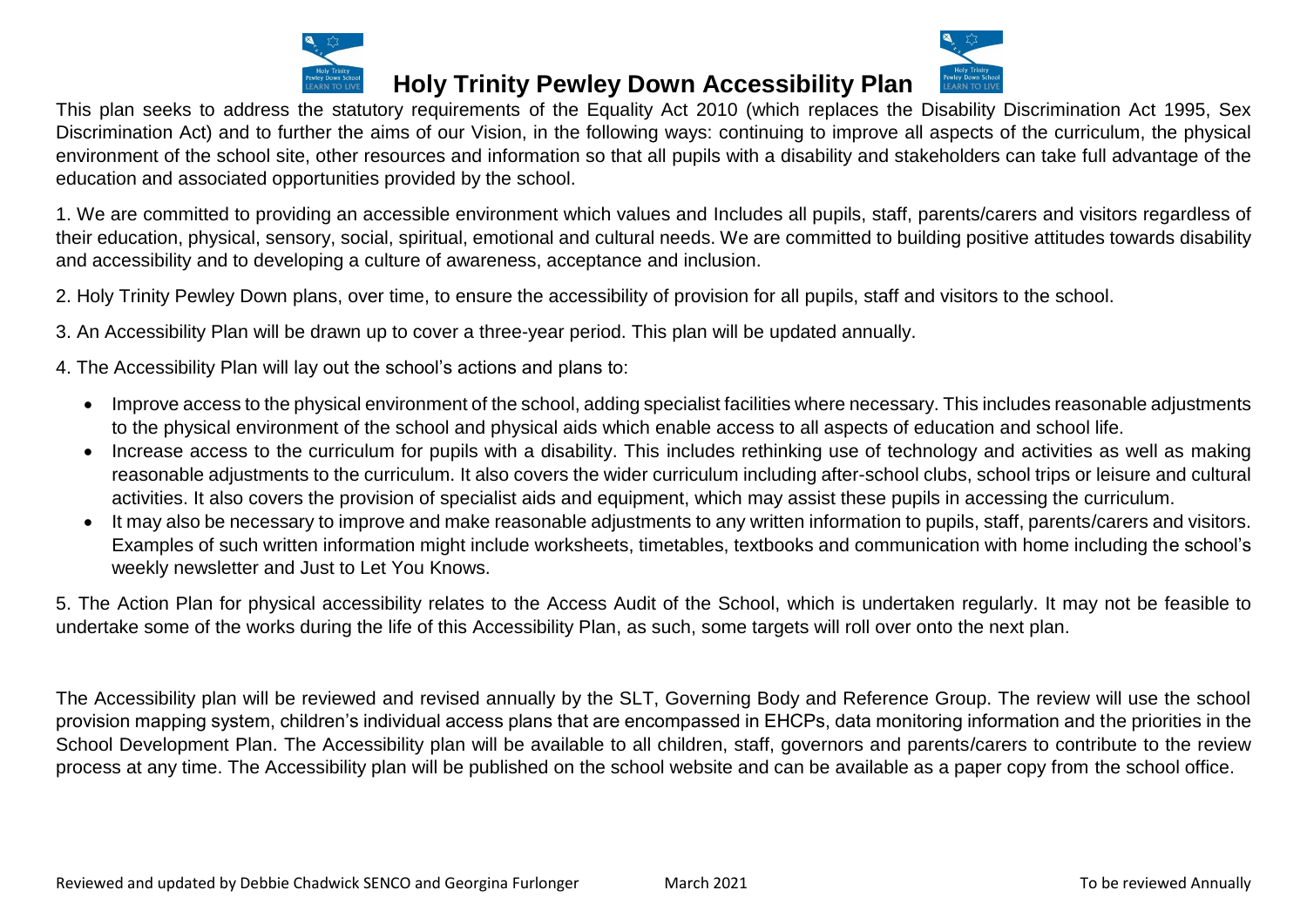

**Participation of all children in the school curriculum**

| <b>Action/targets</b>                                                                                                                                                                                                                  | <b>Evidence</b>                                                                                                   | <b>Staff/resources</b>                        | <b>Strategies</b><br><b>Monitoring and</b><br><b>Success criteria</b>                                                                                           |                                                                                                                                                      | <b>Review date</b>   |
|----------------------------------------------------------------------------------------------------------------------------------------------------------------------------------------------------------------------------------------|-------------------------------------------------------------------------------------------------------------------|-----------------------------------------------|-----------------------------------------------------------------------------------------------------------------------------------------------------------------|------------------------------------------------------------------------------------------------------------------------------------------------------|----------------------|
| Ensure lessons<br>$\bullet$<br>(including PE) are<br>appropriately<br>differentiated to<br>ensure the<br>participation of the<br>whole range of<br>pupils.<br>Support to meet<br>individual's needs<br>when taking part<br>in lessons. | Lesson observations;<br>$\bullet$<br>planning; children's<br>work; pupil progress<br>data.                        | Class teachers, support<br>$\bullet$<br>staff | Use a range of<br>$\bullet$<br>teaching methods<br>and styles e.g.<br>questioning<br>techniques,<br>partner/group work,<br>peer tutoring, visual<br>timetables. | Children make good<br>$\bullet$<br>progress and meet<br>their targets.<br>Children achieve well<br>$\bullet$<br>in accordance with<br>their ability. | • Ongoing            |
| Ensure that all<br>$\bullet$<br>staff have the<br>specific training on<br>disability issues.                                                                                                                                           | Feedback and<br>$\bullet$<br>evidence of training<br>put into practice from<br>learning walks and<br>observations | Class teachers, support<br>$\bullet$<br>staff | Attending to staff<br>training                                                                                                                                  | Staff Knowledge<br>$\bullet$<br>increased and training<br>can be seen in<br>lessons.                                                                 | Ongoing<br>$\bullet$ |
| Organise<br>$\bullet$<br>classrooms to<br>promote the<br>participation and<br>independence of<br>all pupils                                                                                                                            | Learning walks and<br>improved pupil<br>participation and<br>independence                                         | <b>SENCo</b><br>$\bullet$                     | Use of coloured<br>$\bullet$<br>papers, pens,<br>simplified/enlarged<br>text, coloured IWB<br>background / ICT<br>software.                                     | Lessons start on time<br>$\bullet$<br>without the need to<br>make adjustments to<br>accommodate the<br>needs of individual<br>pupils                 | Ongoing<br>$\bullet$ |
| Review visit policy<br>and accessibility<br>of planned school<br>trips                                                                                                                                                                 | <b>Risk assessments</b><br>$\bullet$                                                                              | Class teachers, support<br>staff, SLT         | Staff training on<br>curriculum access.<br>Targeted personal<br>support as required.                                                                            | SLT and class<br>teachers                                                                                                                            | Ongoing<br>$\bullet$ |
| Add reasonable<br>$\bullet$<br>adjustments to<br>lesson<br>observation pro-<br>forma                                                                                                                                                   | Learning walks                                                                                                    | SLT, SENCO and<br>$\bullet$<br>mentors        | Be aware of staff<br>$\bullet$<br>training needs Staff<br>access appropriate<br>CPD.                                                                            | Increased knowledge<br>and confidence<br>Increased knowledge<br>$\bullet$<br>and teaching and<br>learning strategies                                 | Ongoing<br>$\bullet$ |

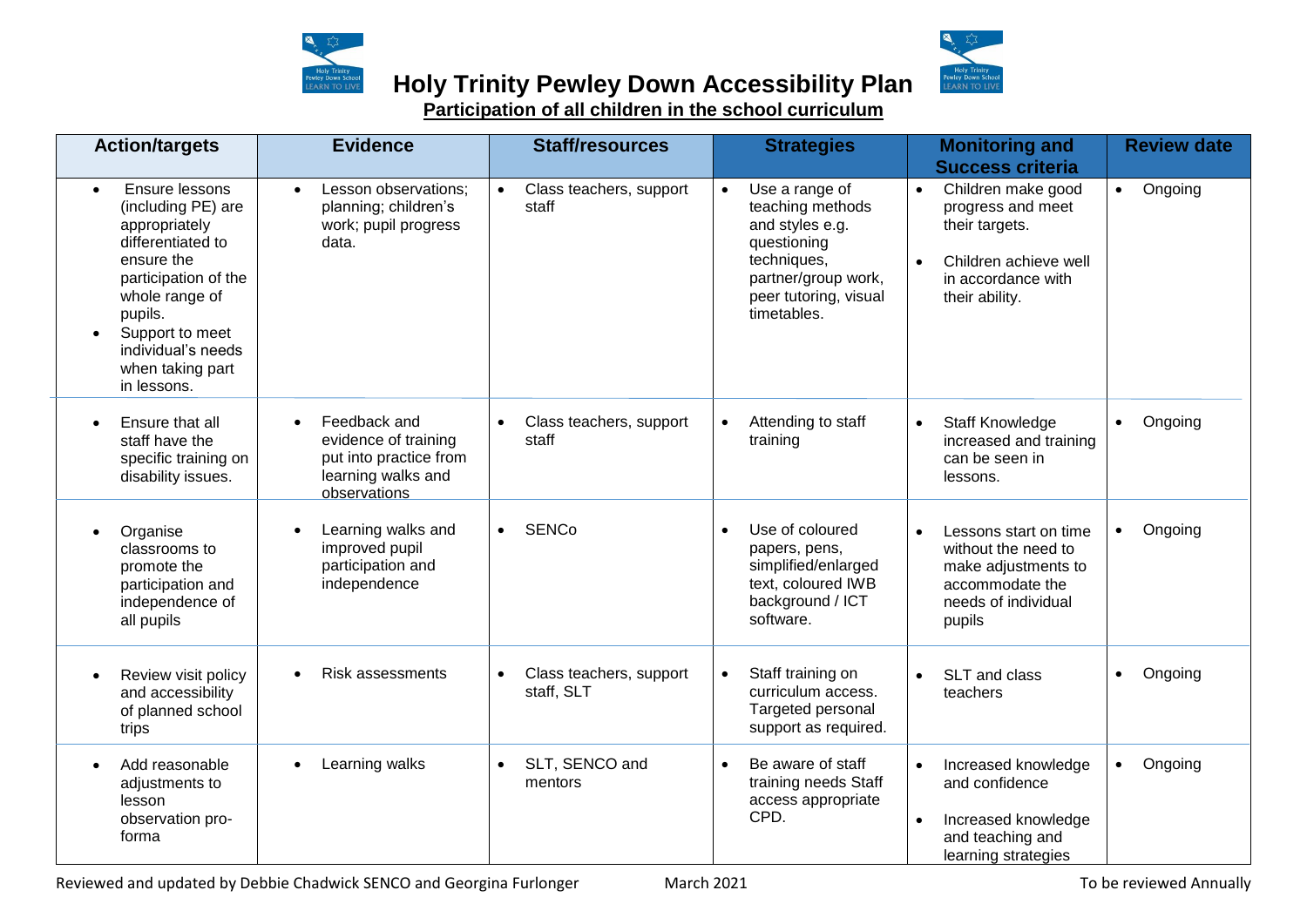



|                                                                                                                            | EAKN TU LIVI                                                                  | <b>TIOLY THIRLY FURNICY DOWN ACCUSSIBILITY FIGHT</b> |                                                                                                                                                                                                 |           | LARN IU LIVE                                                                                               |         |
|----------------------------------------------------------------------------------------------------------------------------|-------------------------------------------------------------------------------|------------------------------------------------------|-------------------------------------------------------------------------------------------------------------------------------------------------------------------------------------------------|-----------|------------------------------------------------------------------------------------------------------------|---------|
| Purchase of<br>adjustable desk<br>and writing slopes.                                                                      | Visible in classrooms<br>$\bullet$<br>where they are<br>needed                | <b>SENCO</b><br>$\bullet$                            | Review and<br>$\bullet$<br>implement a<br>preferred layout of<br>furniture and<br>equipment to support<br>the learning of all<br>students, with<br>particular emphasis<br>on disabled students. |           | Improved<br>independence and<br>handwriting                                                                | Ongoing |
| Any plans for<br>individual children<br>to be discussed<br>with new staff at<br>induction                                  | feedback and learning<br>walks                                                | <b>SENCO</b><br>$\bullet$                            | One-page profiles,<br>$\bullet$<br>training, observation<br>Employment of<br>specialist staff,<br>auxiliary aids and<br>equipment                                                               |           | New staff feel<br>confident to work with<br>all children                                                   | Ongoing |
| All curriculum<br>programmes,<br>schemes of work<br>and resources<br>cater for the<br>needs of pupils<br>with disabilities | Observation and<br>$\bullet$<br>learning walks                                | SENCO and SLT<br>$\bullet$                           | Ongoing staff training<br>$\bullet$<br>on new teaching<br>strategies and<br>research                                                                                                            |           | Increased knowledge<br>and confidence to use<br>a range of teaching<br>strategies across the<br>curriculum | Ongoing |
| Celebrate<br>national/local<br>events such as<br>Downs Syndrome<br>Awareness Day<br>and Paralympics.<br>Encourage visitors | Dedicated celebratory<br>$\bullet$<br>days and events.<br>Visitor's feedback. | All staff and<br>$\bullet$<br>parents/carers         | Keep informed of<br>$\bullet$<br>upcoming events and<br>how to include them<br>into school life                                                                                                 | $\bullet$ | Positive attitudes and<br>knowledge towards<br>different<br>charities/organisations<br>and communities     | Ongoing |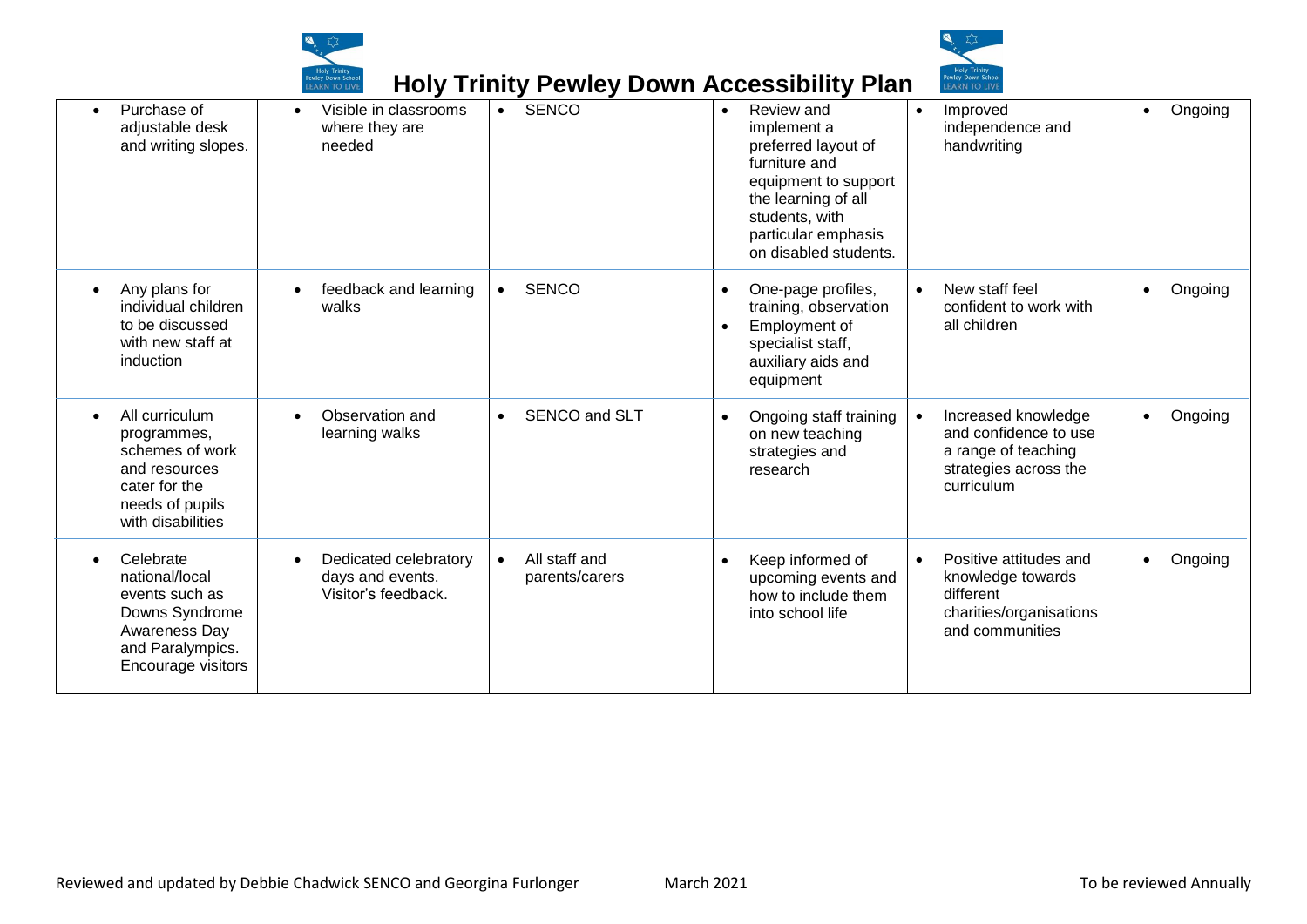



#### **Improving access to the physical environment**

| <b>Action/targets</b>                                                                                                                | <b>Evidence</b>                                                                                                                     | <b>Staff/resources</b>                                       | <b>Strategies</b>                                                                                                                                                                                                                                                                                                                                                                                                     | <b>Monitoring and</b>                                                                                                                                                                                                                                                                                                                                                                                                                                                                                   | <b>Review date</b>                                                                                                                                     |  |  |
|--------------------------------------------------------------------------------------------------------------------------------------|-------------------------------------------------------------------------------------------------------------------------------------|--------------------------------------------------------------|-----------------------------------------------------------------------------------------------------------------------------------------------------------------------------------------------------------------------------------------------------------------------------------------------------------------------------------------------------------------------------------------------------------------------|---------------------------------------------------------------------------------------------------------------------------------------------------------------------------------------------------------------------------------------------------------------------------------------------------------------------------------------------------------------------------------------------------------------------------------------------------------------------------------------------------------|--------------------------------------------------------------------------------------------------------------------------------------------------------|--|--|
| The school is aware of<br>$\bullet$<br>the access needs of<br>disabled pupils, staff,<br>governors,<br>parent/carers and<br>visitors | <b>SEND Reviews/</b><br>$\bullet$<br><b>SEND Support</b><br>Arrangements<br>documentations<br>Parent/Staff<br>$\bullet$<br>feedback | SENCO,<br>$\bullet$<br>Headteacher and<br>Govenors           | To create<br>$\bullet$<br>access plans<br>for individual<br>disabled pupils<br>as part of the<br><b>SEND Review</b><br>process when<br>required<br>Be aware of<br>staff, governors<br>and parent's<br>access needs<br>and meet as<br>appropriate.<br>Through<br>$\bullet$<br>questions and<br>discussions find<br>out the access<br>needs of<br>parents/carers.<br>Consider<br>access needs<br>during<br>recruitment. | <b>Success criteria</b><br><b>SEND Support</b><br>$\bullet$<br>Arrangements are<br>in place for<br>disabled pupils and<br>all staff aware of<br>pupils needs<br>Parents/carers<br>$\bullet$<br>have full access to<br>all school activities<br>Access issues do<br>$\bullet$<br>not influence<br>recruitment and<br>retention issues.<br>All staff and<br>$\bullet$<br>governors feel<br>confident their<br>needs are met<br>Easy access for<br>$\bullet$<br>those using<br>mobility or walking<br>aids | Time-scale<br>$\bullet$<br>as required<br>Induction<br>$\bullet$<br>and on-<br>going if<br>required<br>Annually<br>Recruitment<br>$\bullet$<br>process |  |  |
| Increase disabled<br>$\bullet$<br>access to HTPD                                                                                     |                                                                                                                                     | Headteacher,<br>$\bullet$<br>Governing Body,<br>Site Manager | Removable<br>$\bullet$<br>ramps made for<br>Chapel top<br>entrance at<br>juniors.                                                                                                                                                                                                                                                                                                                                     |                                                                                                                                                                                                                                                                                                                                                                                                                                                                                                         | Ongoing<br>$\bullet$                                                                                                                                   |  |  |
|                                                                                                                                      |                                                                                                                                     |                                                              | Paint steps<br>using highlight<br>visibility paint to<br>ease access<br>and mobility                                                                                                                                                                                                                                                                                                                                  |                                                                                                                                                                                                                                                                                                                                                                                                                                                                                                         | Ongoing<br>$\bullet$                                                                                                                                   |  |  |